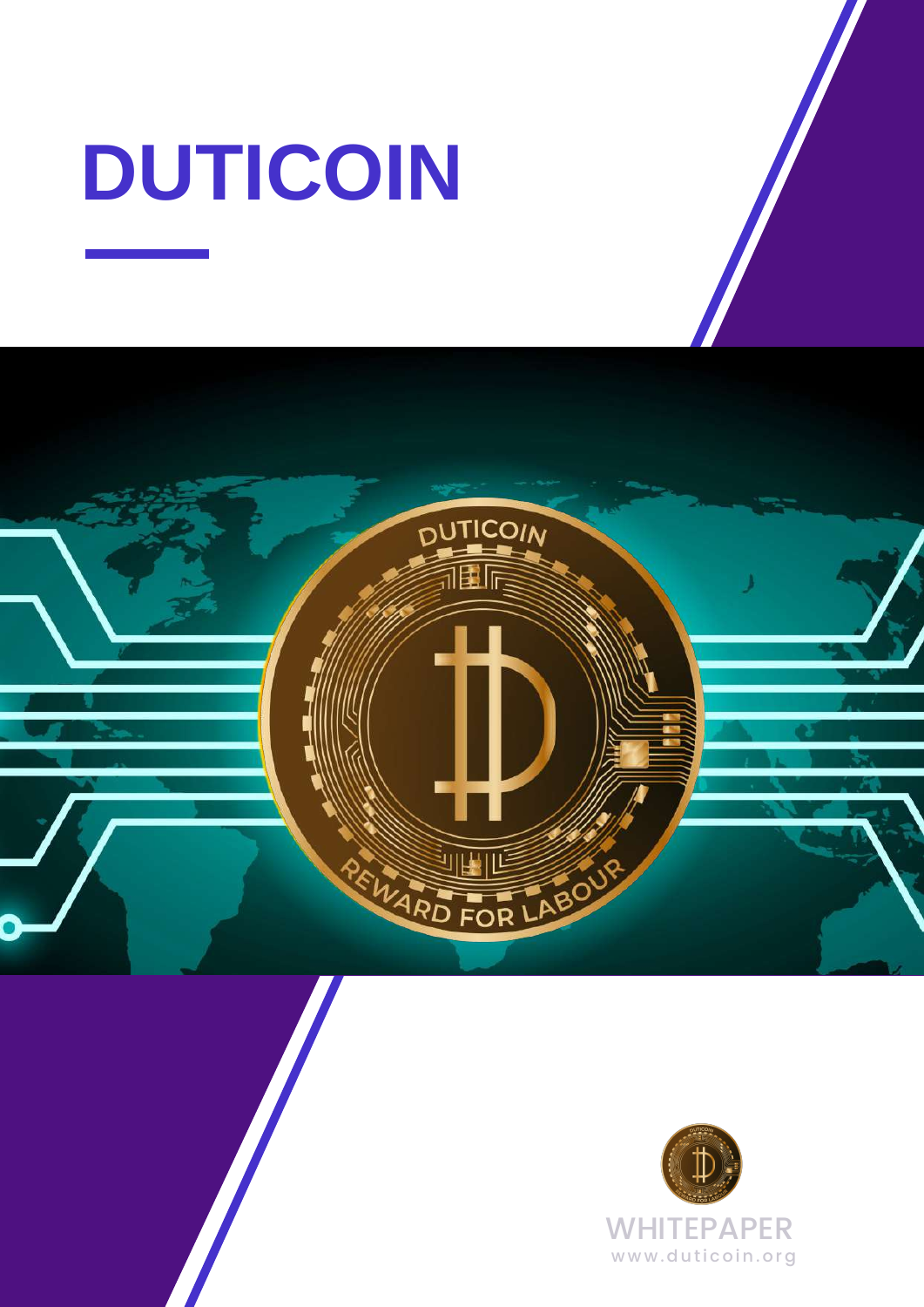

# **WHAT IS DUTICOIN?**

#### **Duticoin Rewards Labour...**

Duticoin is a peer-to-peer digital currency that enables fast, close to no transaction cost to anyone/anywhere in the world.

Duticoin is an open source, worldwide payment network that is fully decentralized without any central control. Blockchain is the most suffiscated secured network and empowers individuals to control their own finances. Duticoin provides the fastest transaction confirmations and improved storage efficiency than the leading digital currency. Accompanied by fundamental diligence aid, trade volume and liquidity.

Duticoin is an open source currency, it has no team, no government, no control and no special technology behind it, only pure belief in labour settlement and the power of people. Duticoin is the people's coin!



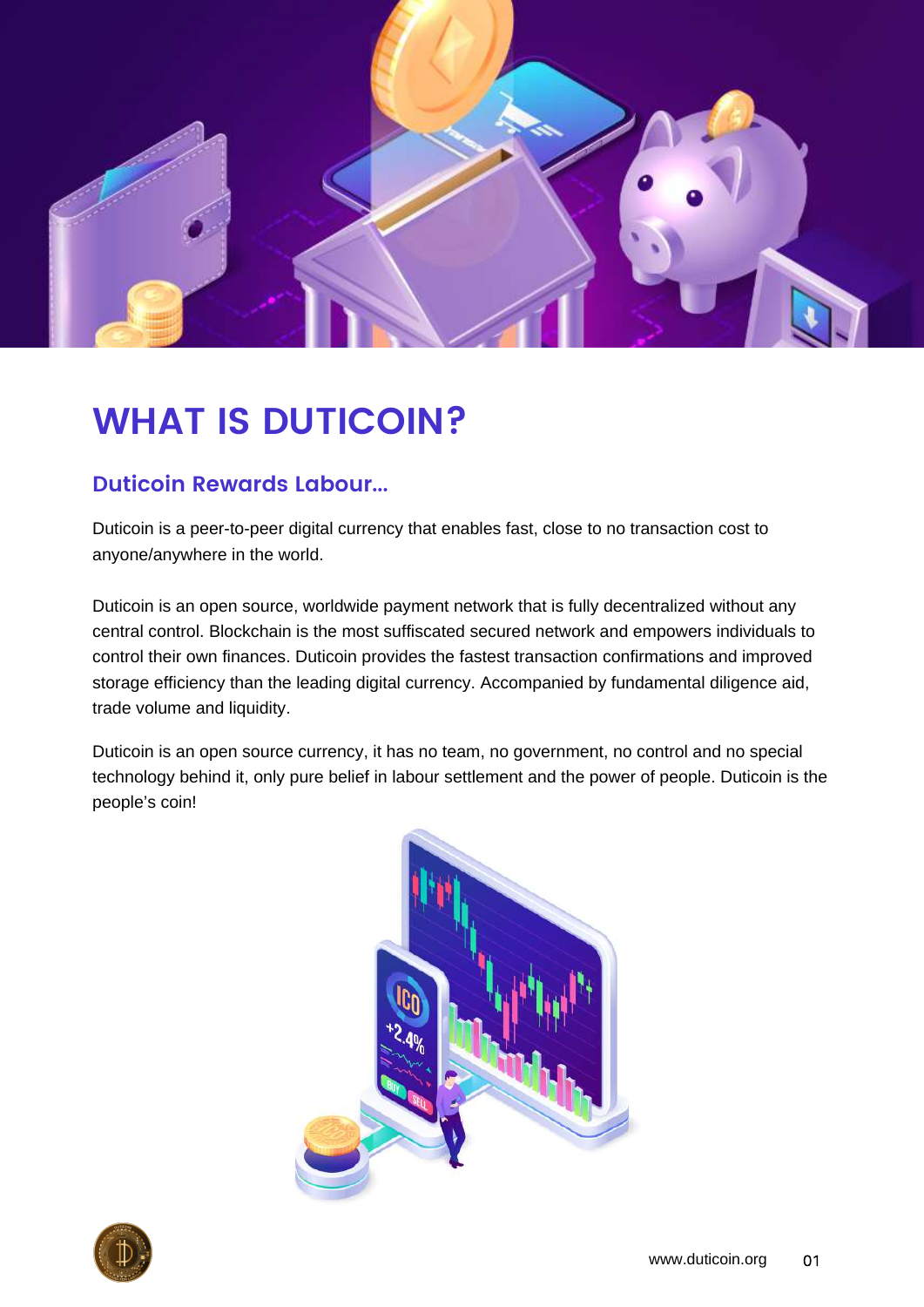# **Our Main Feature**

Real world employers accept Duticoin currency. Duticoin is accepted globally by businesses of all shapes and sizes. Our low fees and instant transaction time make Duticoin the preferred method of payment around the world.





Instant settlement Flexibility Blockchain technology Fast Confirmation









Instant Connection AI matching Low cost Digital processing



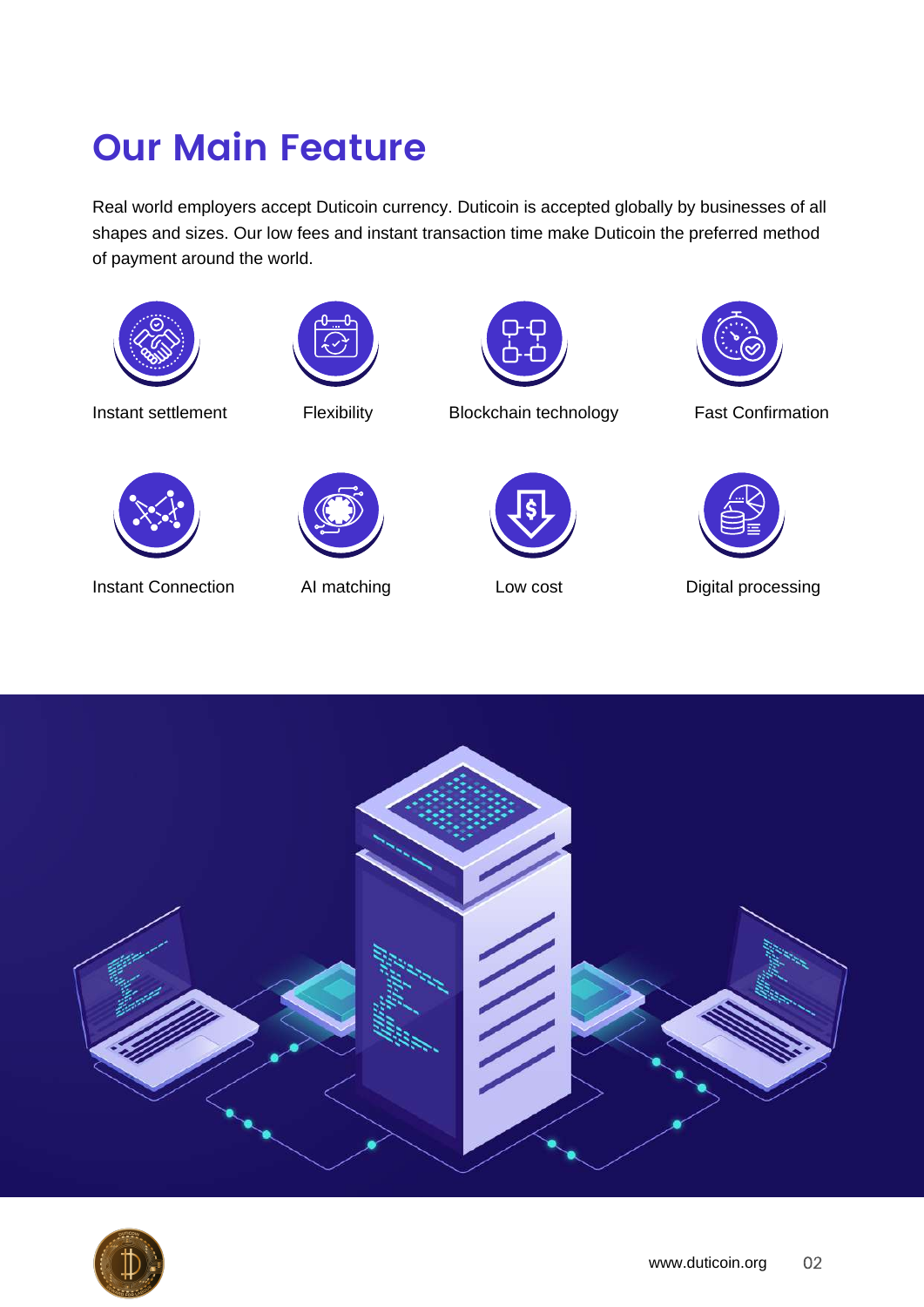

## **Community**

Instant transactions and micro-fees. Any amount, anytime, anywhere.]

### **Open Source Software**

Duticoin is an open source software project released under the MIT/X11 license which gives you the power to run, modify, and copy the software and to distribute, at your option, modified copies of the software. The software is released in a transparent process that allows for independent verification of binaries and their corresponding source code.

## **Blockchain**

The Duticoin blockchain is capable of handling higher transaction volume than its counterpart. Due to more frequent block generation, the network supports more transactions without a need to modify the software in the future. Due to this, merchants get faster confirmation times, while still having ability to wait for more confirmations when selling bigger items.



## **Mining Reward**

Miners are currently awarded with 50 new duticoins per block, an amount which gets halved roughly every 4 years (every 380,000 blocks). The Duticoin network is therefore scheduled to produce 38 million duticoins.



### **Resources**

General information as well as a list of services and exchanges that support Duticoin and the source code.



## **Wallet Encryption**

Wallet encryption allows you to secure your wallet, so that you can view transactions and your account balance, but are required to enter your password before spending duticoin. This provides protection from wallet-stealing viruses and trojans as well as a sanity check before sending payments.

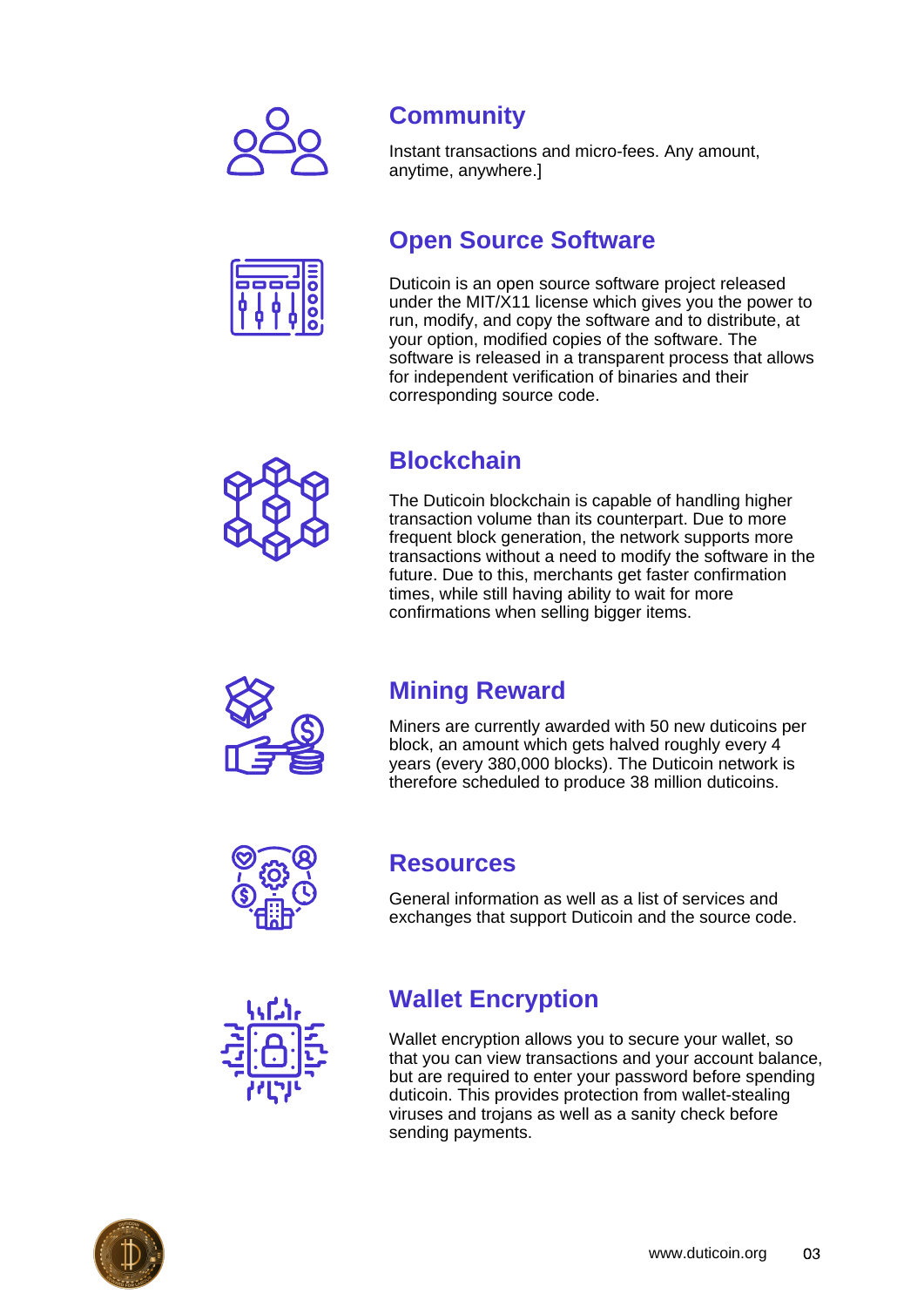# **Tokenomics**

|           | <b>Token Name</b>                                                 | duticoin          |             |
|-----------|-------------------------------------------------------------------|-------------------|-------------|
|           | Token Symbol                                                      | <b>DTC</b>        |             |
|           | <b>Network</b>                                                    | 0000              |             |
|           | <b>Total Supply</b>                                               | 8,046,008 DTC     |             |
|           | Charity wallet<br>Development and marketing<br>Pancakeswap        | 00%<br>00%<br>00% |             |
| marketing | Development and<br><sub>D</sub> υτ <u>ι</u> ςοιγ<br><b>RD FOR</b> | Charity wallet    | Pancakeswap |